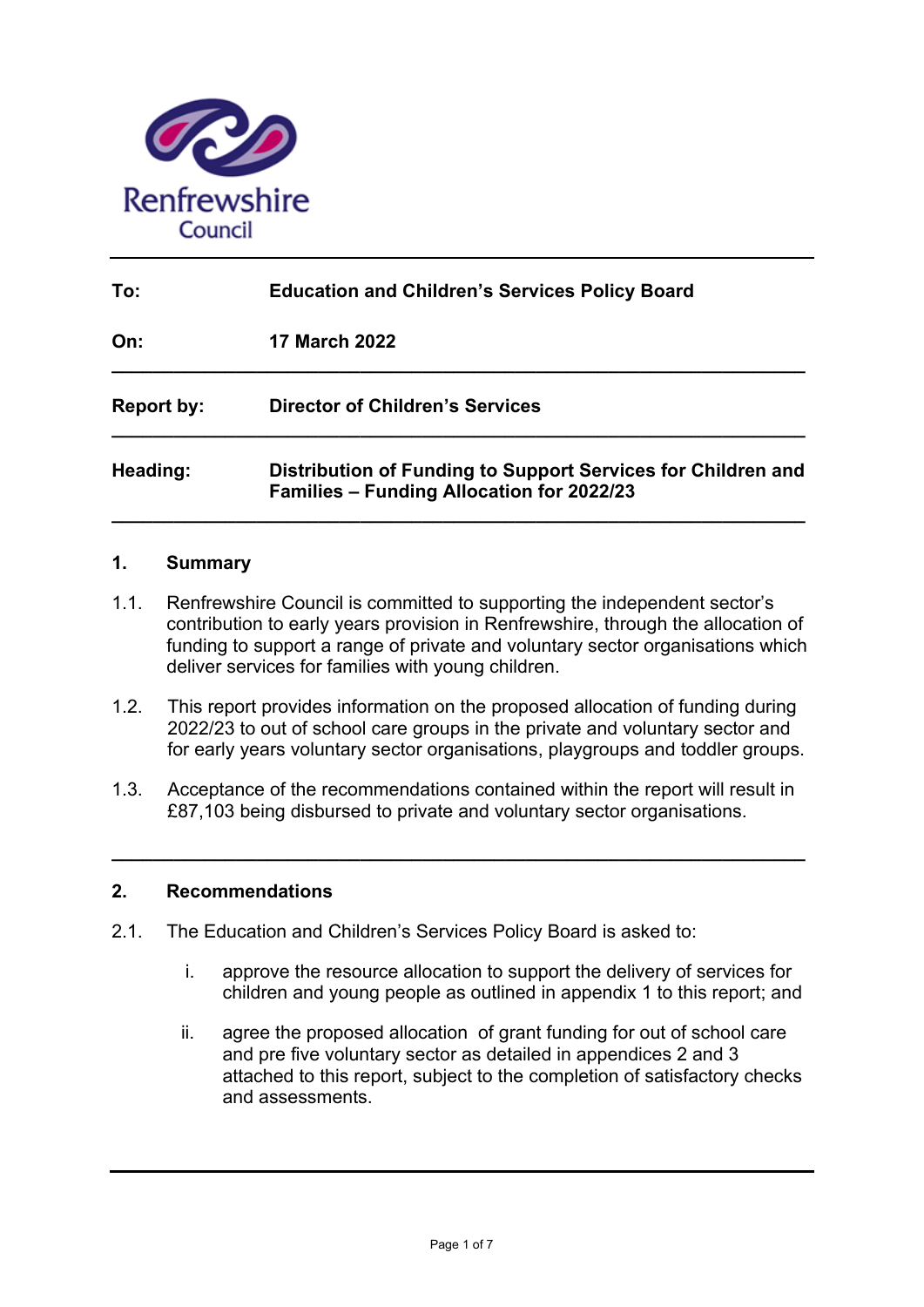### **3. Background**

- 3.1. Renfrewshire Council has been committed to developing and supporting services for families for many years. A number of private and voluntary sector organisations deliver a range of these services within Renfrewshire.
- 3.2. Working in partnership with providers from the private and voluntary sector, including out of school care and playgroups has enabled the council to continue to support families with young children.

 $\_$  , and the contribution of the contribution of  $\mathcal{L}_\mathcal{A}$  , and the contribution of  $\mathcal{L}_\mathcal{A}$ 

## **4. Proposals for the Allocation of Funding 2022/23**

- 4.1. Renfrewshire Council continues to support voluntary sector organisations through the distribution of funding for the delivery of services for families with young children.
- 4.2. For the avoidance of doubt, payments will only be made to those recommended organisations detailed within this report when all satisfactory checks and assessments have been completed. These checks also include financial information and latest Care Inspectorate grades.
- 4.3. Appendix 1 of this report provides an overview of the proposed allocation of £87,103 for grants to voluntary sector organisations supporting children and families, out of school care services and pre-5 voluntary sector playgroups for 2022/23.
- 4.4. Appendix 2 attached to the report provides a breakdown of the proposed allocation of £25,603 to the out of school care sector.
- 4.5. The criteria agreed for the disbursement of the resources for out of school care services continues to ensure an equal and fair allocation of the resources. Each point awarded translates into a sum of money, with the funding allocated to each group agreed by the Policy Board. The Education and Children's Services Policy Board at its meeting on the 15 March 2018 approved a point value of £100 per point. The proposed allocation of funding outlined in appendix 3 is based on a point value of £100.
- 4.6. Appendix 3 of this report provides a breakdown of the proposed allocation of £2,300 to the pre-5 voluntary sector playgroups and toddler groups.
- 4.7. Further applications for grants which are under £1,500 will be approved by the Director of Children's Services, using delegated authority on the basis of the council's existing scheme of delegation functions. Any award greater than £1,500 will be presented to future Education and Children Services Policy Board meetings for approval.

**\_\_\_\_\_\_\_\_\_\_\_\_\_\_\_\_\_\_\_\_\_\_\_\_\_\_\_\_\_\_\_\_\_\_\_\_\_\_\_\_\_\_\_\_\_\_\_\_\_\_\_\_\_\_\_\_\_** 

#### **Implications of this report**

#### **1. Financial**

Cost relating to the proposals in this report will be met from existing funding resources.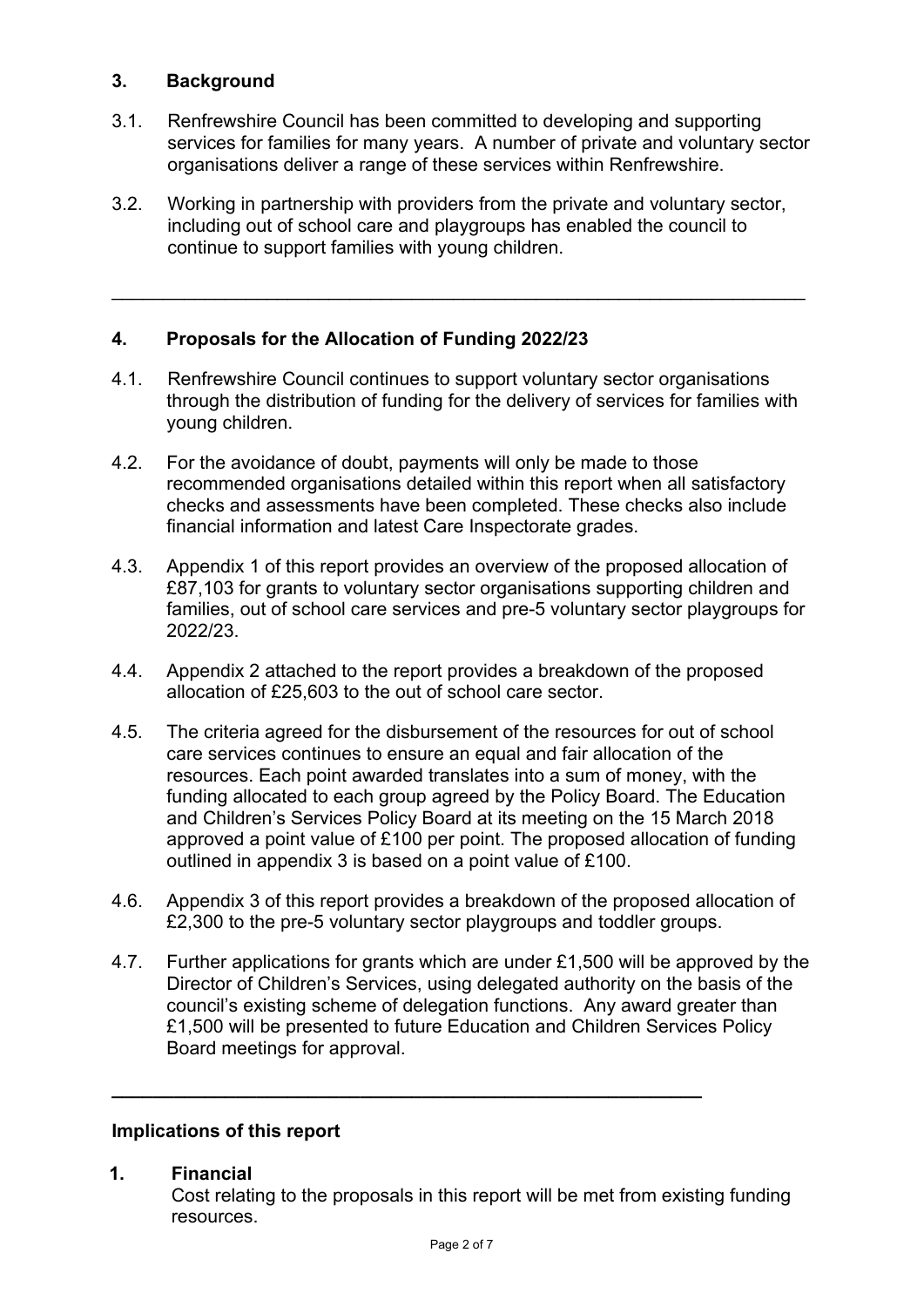**2. HR and Organisational Development**  None.

#### **3. Community/Council Planning**

| Our Renfrewshire is thriving                            | Ensuring the best start in life for<br>children and young people.                                                                                |
|---------------------------------------------------------|--------------------------------------------------------------------------------------------------------------------------------------------------|
| Our Renfrewshire is well                                | Early intervention will lead to<br>healthier outcomes for children and<br>young people.                                                          |
| Our Renfrewshire is safe                                | The provision of funding to local<br>groups contributes to the<br>development of local communities.                                              |
| Building strong, safe and<br>resilient communities      | The quality of community life is<br>enhanced by supporting parents,<br>children and young people.                                                |
| Tackling inequality, ensuring<br>opportunities for all  | Effective governance arrangements<br>ensure that the organisations<br>receiving funding comply with<br>legislative requirements.                 |
| Creating a sustainable<br>Renfrewshire for all to enjoy | Support to families and flexible<br>childcare placements will support<br>parents into and sustain<br>employment, training or enter<br>education. |

#### **4. Legal**

The Education (Scotland) Act 1980 empowers the Council to provide a range of grants. Payments will be in line with the Council's Conditions of Grant.

The Council's Conditions of Grant will apply to approved voluntary sector providers, out of school care and play group and toddler groups as detailed in appendix 1, 2 and 3 of the report.

#### **5. Property/Assets**

None.

- **6. Information Technology**  None.
- **7. Equality and Human Rights**  A requirement of the Council's Conditions of the Grant is that services comply with the Equality Act 2010.
- **8. Health and Safety**  None.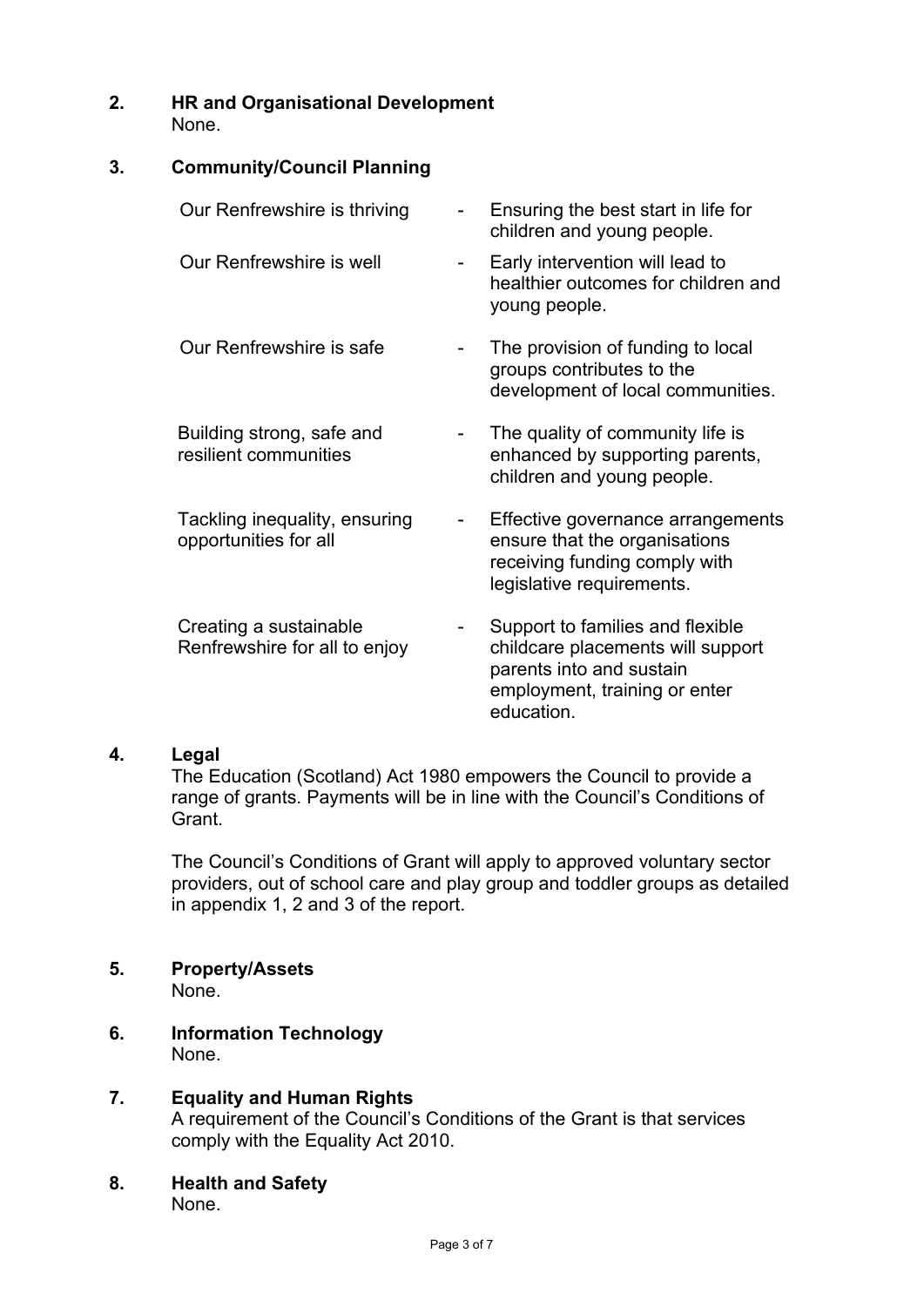## **9. Procurement**

None.

## **10. Risk**

All grant awards issued by the Council are subject to the Council's approved conditions of grant as detailed in Section 4 of this report and to compliance with appropriate risk management procedures.

### **11. Privacy Impact**

Personal information will only be held as required in order to deliver the service. This will be done in accordance with all data protection legislation.

**12. Cosla Policy Position**  None.

#### **13. Climate Risk**  None.

**List of Background Papers**  None.

*Children's Services JC/KMcD/LG/KO 03/02/2022* 

**Author**: Julie Caldwell . Early Learning and Childcare Development Officer julie.caldwell@renfrewshire.gov.uk / Kathleen McDonagh, Education Manager kathleen.mcdonagh@renfrewshire.gov.uk

**\_\_\_\_\_\_\_\_\_\_\_\_\_\_\_\_\_\_\_\_\_\_\_\_\_\_\_\_\_\_\_\_\_\_\_\_\_\_\_\_\_\_\_\_\_\_\_\_\_\_\_\_\_\_\_\_\_\_\_\_\_\_\_\_\_\_\_**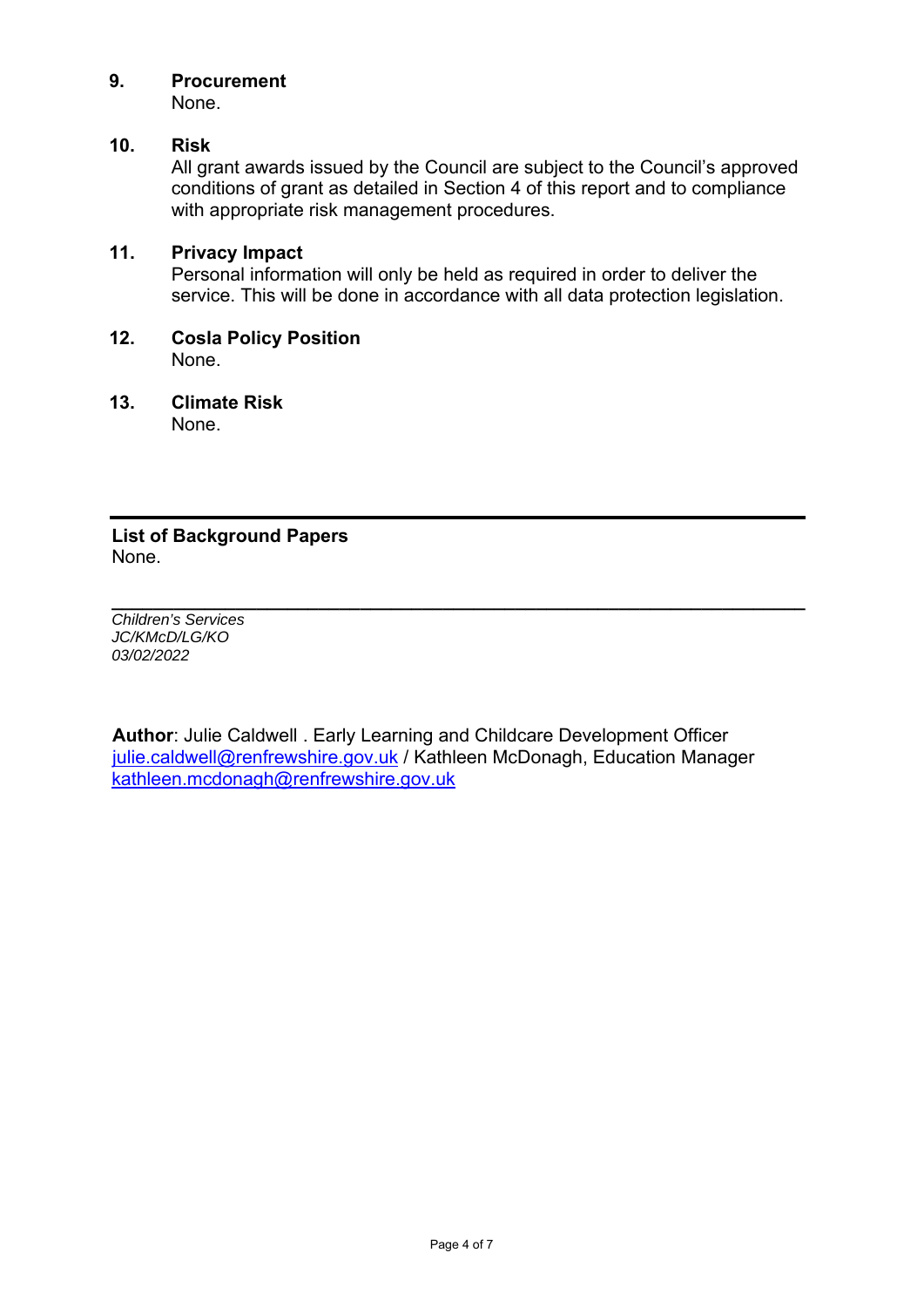# **Distribution of Funding to Support Services for Children and Families 2022/23**

| <b>Service</b>                                                              | <b>Outcome</b>                                                                       | Funding proposed 2022/23 |  |  |  |  |
|-----------------------------------------------------------------------------|--------------------------------------------------------------------------------------|--------------------------|--|--|--|--|
| Home-Start Renfrewshire and<br>Invercivde                                   | Outreach service for families with children<br>under 5 years                         | £45,200                  |  |  |  |  |
| <b>Moorpark Community Association</b><br><b>Cherrie Children's Day-care</b> | Support to residents from designated data<br>zones in the Moorpark and Renfrew area. | £14,000                  |  |  |  |  |
| <b>Out of School Care Services</b><br>(appendix 2)                          | Support to out of school care services in the<br>independent sector.                 | £25,603                  |  |  |  |  |
| <b>Pre-5 Voluntary Sector Grants</b><br>(appendix 3)                        | Support to individual pre-5 voluntary sector<br>providers.                           | £2,300                   |  |  |  |  |
| <b>Total</b>                                                                |                                                                                      | £87,103                  |  |  |  |  |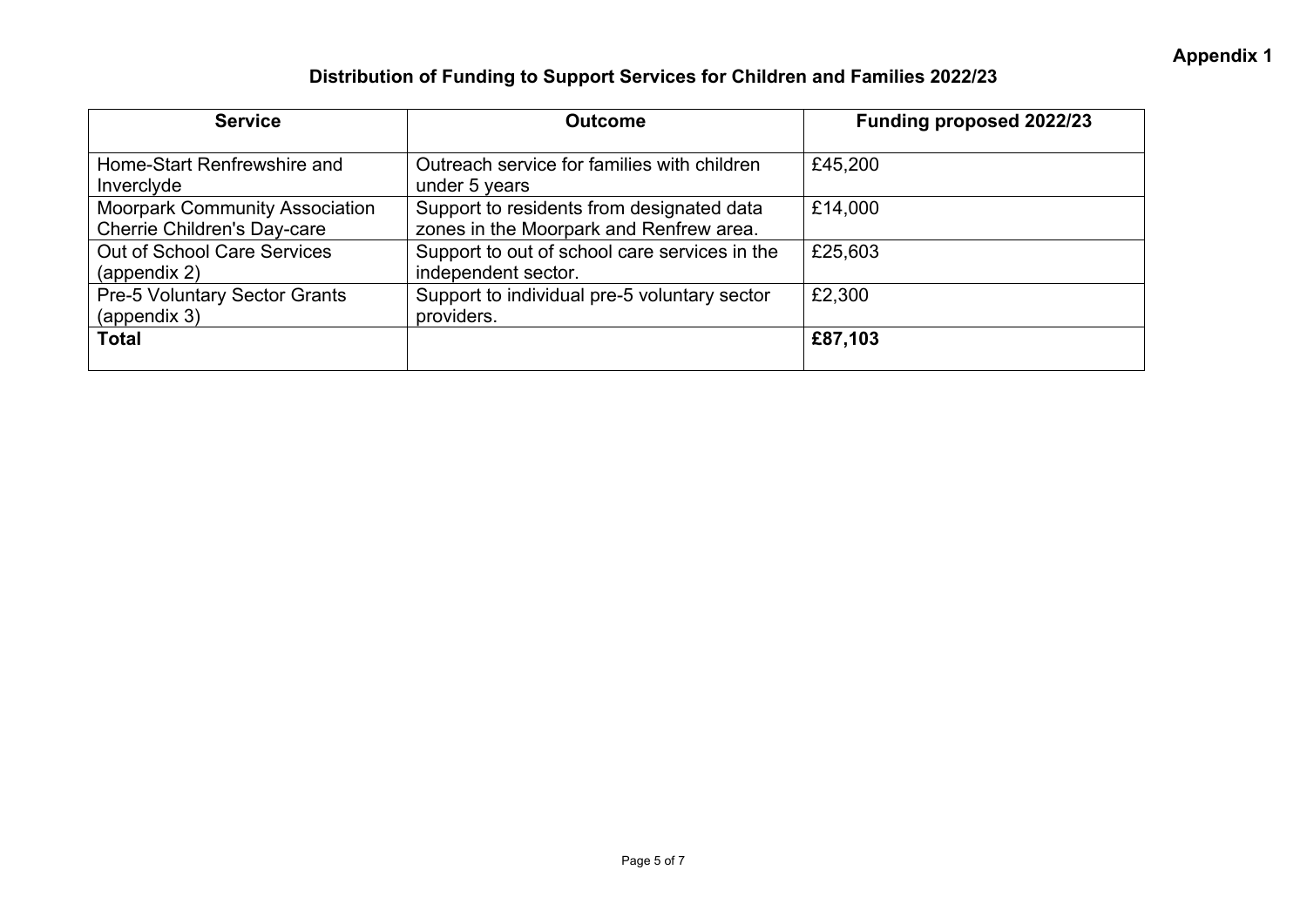# **Appendix 2**

| OUT-OF-SCHOOL CARE SUPPORT 2022/23                         |                                                           |                                             |                     |                                          |                                                                       |                                                      |                                                  |                                                                                               |                                                                                         |                                               |                                                                                                   |                          |                      |
|------------------------------------------------------------|-----------------------------------------------------------|---------------------------------------------|---------------------|------------------------------------------|-----------------------------------------------------------------------|------------------------------------------------------|--------------------------------------------------|-----------------------------------------------------------------------------------------------|-----------------------------------------------------------------------------------------|-----------------------------------------------|---------------------------------------------------------------------------------------------------|--------------------------|----------------------|
| Criteria<br><b>Provider Details</b>                        |                                                           |                                             |                     |                                          |                                                                       |                                                      |                                                  |                                                                                               | Total                                                                                   |                                               |                                                                                                   |                          |                      |
| Care Inspectorate Provider Name                            | Name of Group on application form                         | Care Inspectorate Service Name              | <b>SIMD</b><br>2021 | Private<br>0 Points Voluntary<br>1 point | Renfrewshire<br><b>Council Targeted</b><br>Data Zone Area<br>5 Points | Subsidised<br><b>Places</b><br>Point per 8<br>places | Equipment<br>I point per 8<br>existina<br>places | <b>Expansion of</b><br>childcare places<br>2 points per 8 places<br>for existing<br>providers | <b>Expansion of</b><br>childcare places<br>5 points per 8<br>places for New<br>Provider | <b>Holiday cover</b><br>point per 8<br>places | Use Schools or<br><b>Community halls</b><br>Term Time Only -1<br>point<br>Year Round -2<br>Points | <b>Points</b><br>Accrued | Award<br>Recommended |
| <b>WACA Scotland Limited</b>                               | <b>Bishopton After Care Services</b>                      | <b>Bishopton After Care Service</b>         | 9                   | $\Omega$                                 | $\mathbf{0}$                                                          | 1.25                                                 | 5                                                | $\Omega$                                                                                      | $\mathbf{0}$                                                                            | 5                                             | -2                                                                                                | 9.25                     | £925.00              |
| WACA Scotland Limited                                      | Bishopton Out of School Care Cornerstone                  | Bishopton Out of School Care<br>Cornerstone | 6                   |                                          | $\mathbf{0}$                                                          | 0.88                                                 | 6.25                                             | <sup>0</sup>                                                                                  | $\mathbf{0}$                                                                            | $\overline{5}$                                | -2                                                                                                | 10.13                    | £1,013.00            |
| Brediland Out of School Club Limited                       | Brediland Out of School Club Limited                      | Foxbar Out of School Club                   | $\overline{7}$      | <sup>n</sup>                             | $\Omega$                                                              | 0.50                                                 | 5                                                | $\Omega$                                                                                      | $\mathbf{0}$                                                                            | 5                                             | $\mathbf{0}$                                                                                      | 10.50                    | £1.050.00            |
| Carli's Kindergarten Ltd                                   | CK's Out of School Care                                   | <b>CK Childcare</b>                         | 5                   | $\Omega$                                 | $\mathbf{0}$                                                          | 0.63                                                 | 3                                                | $\cap$                                                                                        | $\mathbf{0}$                                                                            | $\overline{3}$                                | $-2$                                                                                              | 4.63                     | £463.00              |
| Johann Carr t/a P and J Before and After School Care       | Foxbar Outreach Childcare Services                        | Foxbar Outreach Childcare Services          |                     | $\Omega$                                 | 5                                                                     | 0.00                                                 | 4.38                                             | $\Omega$                                                                                      | $\mathbf 0$                                                                             | 4.38                                          | $-2$                                                                                              | 11.75                    | £1,175.00            |
| Lorraine McGrath T/A Glencoats Out of School Care          | Glencoats Out of School Care                              | Glencoats Out of School Care                | $\overline{2}$      | $\Omega$                                 | 5                                                                     | 0.25                                                 | 5.00                                             | $\Omega$                                                                                      | $\mathbf{0}$                                                                            | 5.00                                          | $-2$                                                                                              | 13.25                    | £1,325.00            |
| Gryffe Manor Nursery Ltd                                   | Gryffe Manor Out of School Care                           | Gryffe Manor Out of School Care             | 10                  | <sup>0</sup>                             | $\mathbf{0}$                                                          | 2.25                                                 | 10                                               | $\mathsf{U}$                                                                                  | $\mathbf{0}$                                                                            | 6.25                                          | $-2$                                                                                              | 16.50                    | £1,650.00            |
| Hummingbird Out of School Care Ltd                         | Hummingbird Out of School Care Ltd                        | Hummingbird Out of School Care Ltd          | $\overline{4}$      | $\Omega$                                 | $\mathbf{0}$                                                          | 0.00                                                 | 3.75                                             | $\Omega$                                                                                      | $\mathbf 0$                                                                             | 3.75                                          | $\mathbf{0}$                                                                                      | 7.50                     | £750.00              |
| Insafe Hands Childcare Ltd                                 | Insafe Hands Childcare Ltd                                | St. James Out of School Care                | $\overline{2}$      | U                                        | $\overline{5}$                                                        | 0.63                                                 | 7.5                                              | $\Omega$                                                                                      | $\mathbf{0}$                                                                            | $\Omega$                                      | $-2$                                                                                              | 11.13                    | £1.113.00            |
| Insafe Hands Childcare Ltd                                 | <b>Insafe Hands Newmains</b>                              | Insafe Hands Newmains                       | $\overline{4}$      | $\Omega$                                 | $\mathbf{0}$                                                          | 0.50                                                 | 5                                                | $\Omega$                                                                                      | $\mathbf 0$                                                                             | $\overline{5}$                                | $-2$                                                                                              | 8.50                     | £850.00              |
| Insafe Hands Childcare Ltd                                 | Insafe Hands Childcare                                    | In Safe Hands                               | $\overline{2}$      | <sup>0</sup>                             | 5                                                                     | 0.25                                                 | 3                                                | $\Omega$                                                                                      | $\mathbf 0$                                                                             | $\overline{3}$                                | $\mathbf{0}$                                                                                      | 11.25                    | £1,125.00            |
| Johnstone Out of School Service Committee                  | Johnstone Out of School Service                           | Johnstone Out of School Service             | $\overline{4}$      |                                          | 0                                                                     | 0.00                                                 | 5                                                | $\Omega$                                                                                      | $\mathbf{0}$                                                                            | 5                                             | $-2$                                                                                              | 9.00                     | £900.00              |
| Kilbarchan Community Nursery (SCIO)                        | Kilbarchan Community Nursery (SCIO)                       | Kilbarchan Community Nursery                | $6\,$               |                                          | $\mathbf{0}$                                                          | 0.00                                                 | 2.5                                              | $\Omega$                                                                                      | 0                                                                                       | $\Omega$                                      | $-1$                                                                                              | 2.50                     | £250.00              |
| Parker, Emily                                              | Kilbarchan After School Club                              | Kilbarchan After School Club                | $5\phantom{.0}$     | $\Omega$                                 | $\mathbf{0}$                                                          | 0.00                                                 | 3                                                | $\Omega$                                                                                      | $\mathbf{0}$                                                                            | $\overline{3}$                                | $-2$                                                                                              | 4.00                     | £400.00              |
| KLAS Care C.I.C.                                           | <b>KLAS Care</b>                                          | Klas Care C.I.C                             | $\overline{4}$      | $\Omega$                                 | $\mathbf{0}$                                                          | 1.13                                                 | -5                                               | $\mathbf{0}$                                                                                  | $\mathbf{0}$                                                                            | $\mathbf{0}$                                  | $-1$                                                                                              | 5.13                     | £513.00              |
| KLAS Care C.I.C.                                           | KLAS Care C.i.C                                           | Klas Care                                   | $\mathbf{3}$        | $\Omega$                                 | $\mathbf{0}$                                                          | 2.25                                                 | $\overline{5}$                                   | $\Omega$                                                                                      | $\mathbf 0$                                                                             | $\overline{5}$                                | $-2$                                                                                              | 10.25                    | £1,025.00            |
| The Committee of Linwood Community Care                    | inwood Community Childcare                                | Linwood Community Childcare                 | $\overline{2}$      |                                          | 5                                                                     | 0.00                                                 | 4.88                                             | $\Omega$                                                                                      | 0                                                                                       | 4.88                                          | $-2$                                                                                              | 13.75                    | £1.375.00            |
| Momags Kids Club Ltd                                       | Momags Kids Club Ltd                                      | Momags Kids Club at Arkleston               | 8                   | $\Omega$                                 | $\Omega$                                                              | 0.00                                                 | 6.25                                             | $\Omega$                                                                                      | $\mathbf{0}$                                                                            | 6.25                                          | $-2$                                                                                              | 10.50                    | £1,050.00            |
| Momags Kids Club Ltd                                       | Momags Kids Club Ltd                                      | Momags Kids Club at Kirklandneuk            |                     | <sup>0</sup>                             | 5                                                                     | 0.00                                                 | 6.25                                             | $\Omega$                                                                                      | 0                                                                                       | $\Omega$                                      | $-1$                                                                                              | 10.25                    | £1,025.00            |
| Moorpark Community Association Cherrie Children's Day-care | Moorpark Community Association Cherrie Children's Davcare | Cherrie Children Davcare                    |                     |                                          | $\overline{5}$                                                        | 5.00                                                 | 5                                                | $\Omega$                                                                                      | $\mathbf{0}$                                                                            | $\overline{5}$                                | $-2$                                                                                              | 19.00                    | £1,900.00            |
| Ralston After School Care Committee                        | Ralston Primary Out of School Care                        | Ralston After School Care                   | 9                   |                                          | $\mathbf{0}$                                                          | 0.88                                                 | 12.5                                             | $\mathsf{U}$                                                                                  | $\mathbf{0}$                                                                            | 10                                            | $-2$                                                                                              | 22.38                    | £2,238.00            |
| Roin Ltd                                                   | Roin Ltd T/A Jennyswell OSC Lochfield                     | Jennyswell OSC -Lochfield                   | $\overline{4}$      | <sup>n</sup>                             | $\mathbf{0}$                                                          | 0.75                                                 | $\Delta$                                         | <sup>0</sup>                                                                                  | $\mathbf{0}$                                                                            | $\mathbf{0}$                                  | $-1$                                                                                              | 3.75                     | £375.00              |
| Roin Ltd                                                   | Roin Ltd T/A Jennyswell OSC Todholm                       | Jennyswell OSC -Todholm                     | $\overline{4}$      | $\Omega$                                 | $\Omega$                                                              | 1.00                                                 | 6.25                                             | $\Omega$                                                                                      | $\mathbf{0}$                                                                            | 6.25                                          | $-2$                                                                                              | 11.50                    | £1,150.00            |
| School's Out Centres Limited                               | School's Out Centres Limited                              | School's Out' - Bargarran                   | 5                   | 0                                        | $\mathbf{0}$                                                          | 2.75                                                 | 6.25                                             | $\Omega$                                                                                      | $\mathbf{0}$                                                                            | 6.25                                          | $-2$                                                                                              | 13.25                    | £1.325.00            |
| School's Out Centres Limited                               | School's Out Centres Limited                              | School's Out' - Barsail                     | 4                   | $\Omega$                                 | $\mathbf{0}$                                                          | 2.38                                                 | 5                                                | $\Omega$                                                                                      | $\mathbf{0}$                                                                            |                                               | $-2$                                                                                              | 10.38                    | £1,038.00            |
| <b>Strawberry Field Nursery</b>                            | Strawberry Field Nursery                                  | Strawberry Field Out of School Care         | 8                   | 0                                        | $\mathbf{0}$                                                          | 3.88                                                 | 7.5                                              | $\mathbf{0}$                                                                                  | $\mathbf{0}$                                                                            | $\Delta$                                      | $\mathbf{0}$                                                                                      | 15.38                    | £1,538.00            |
|                                                            |                                                           |                                             |                     |                                          |                                                                       |                                                      |                                                  |                                                                                               |                                                                                         |                                               |                                                                                                   |                          | £25,603.00           |